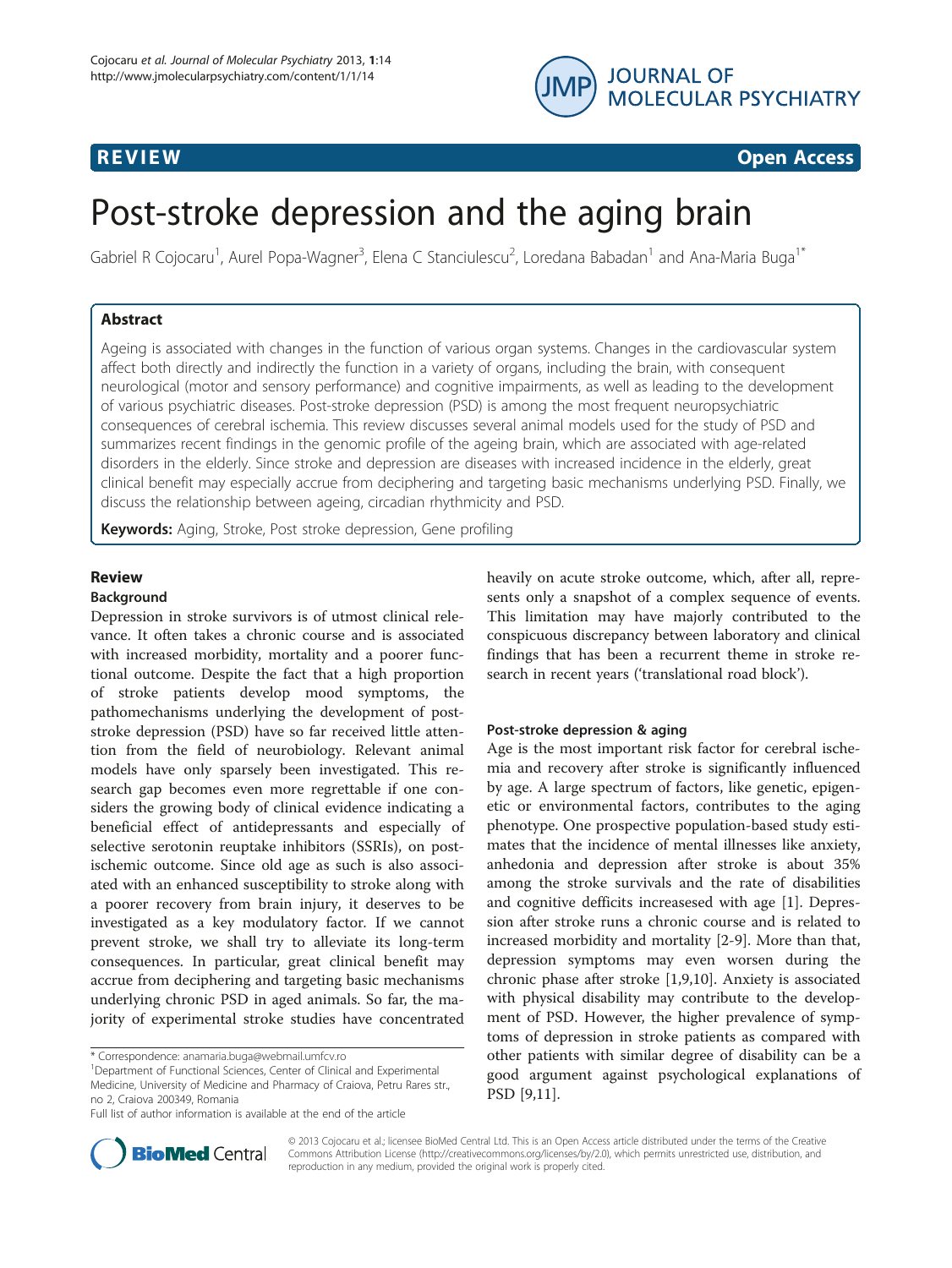Comorbidities such as hypertension, obesity, diabetes, dyslipidemia and systemic inflammation increase the probability of silent strokes. Microvascular changes and silent strokes in vulnerable regions may lead to the so-called 'vascular depression' [\[12,13\]](#page-6-0). Several genes such as the genes encoding angiotensin-converting enzyme (ACE), protein kinase C (PRKCH), apolipoprotein (a) [apo (a)] and lipoprotein(a)  $[Lp(a)]$  may play an important role in the ethiology of vascular depression [[14-16\]](#page-6-0).

# Animal models of stroke and post-stroke depression: role of aging

To study the biological processes underlying functional recovery after stroke in ageing brain a variety of physiologically complex organisms like rats, mice or nonhuman primates have been used. But, the rat model is by far the most used in stroke research due to the similarities with human brain neurovascular branching and the available behavioural outcome measurements. The most commonly used ischemic stroke models in rodents are: middle cerebral artery occlusion (MCAO) for transient or permanent occlusion and endothelin-1 model for transient occlusion. To study the rehabilitation process after cerebral ischemia is important to choose an appropriate animal model and to optimize this model. Epidemiological studies reveal that human ischemic stroke occurs frequently in late middle age (50-70 years) than at older ages (over 70 years) [\[17,18](#page-7-0)]. Therefore it is highly recommened to use middle aged rats for stroke studies. Consequently, animal studies conducted on aged (18 month-old) rats demonstrated that there was a decline in the ability of aged brain to sustain plasticity-related process and poorer neurological functional recovery after ischemia in older rats than in younger animals [[19-25](#page-7-0)]. Other research studies that used middle-aged rats (12-18-month) showed that more expressed alteration have been found compared with young animals at structural and functional levels [[24,26-29\]](#page-7-0). Interestingly, there are significant differences in brain response to injury in old subjects compared with young ones. Therefore extrapolating the results from young animals to aged humans could lead to erroneous conclusions.

The aged rodent model offers a useful tool to investigate mechanisms and treatments of ischemic stroke in preclinical studies. The models in aged animals have to be designed to create a reproducible lesion which mimics the human pathophysiological changes, to be minimally invasive, and to allow objective measurement and analysis of tissue damage after cerebral ischemia. In agreement with this concept, previous studies have shown that mortality in post-stroke aged rate is higher compared with young animals, most likely because the lesion appears on a background already altered by

senescence itself. On the physiological level, functional and cognitive decline are closely connected to morphological changes of the brain during the aging process.

Imaging techniques, positron emission tomography (PET) or magnetic resonance imaging (MRI), have revealed a significant reduction in the cerebral blood flow (CBF), mostly in the cortex, which may be linked to these morphological changes in the aged brain. Overall, cerebrovascular dysfunction associated with metabolic changes due to senescence increases the vulnerability of brain to ischemic-hypoxic injuries like stroke. Cerebral ischemia occurs frequently in elderly, and increased vulnerability of the aged brain leads to unfavorable recovery of physical and cognitive functions. Although imaging techniques have already been used in numerous studies in animal models of stroke, few groups have applied MRI methods to characterize and monitor the dynamics of ischemic lesions in aged ischemic animals [\[30-33\]](#page-7-0).

The aged brain displays a higher susceptibility to hypoxia compared with young animals in the acute phase of stroke [[27,32\]](#page-7-0). On MRI images, aged ischemic rats displayed more severe lesions, which were with similar localizations, but higher incidence and more rapid appearance than in the young rats [[30,31\]](#page-7-0). With the use of functional magnetic resonance imaging (fMRI) it was demonstrated that patterns of bihemispheric reorganization (increase of the fMRI response in the ipsilateral somatosensory cortex and bilateral thalamic activation) after permanent MCAO in aged rats were the same as in young animals, although the overall time course of recovery in aged rats was more prolonged than that in young rats [\[32\]](#page-7-0). Studies using electrophysiological techniques, and in particular electroencephalography (EEG), in ischemic aged animals are mostly lacking. EEG has been used as a tool for verifying the success of the occlusion [[30](#page-7-0)], for identifying the effect of hypothermia on neuronal functions [\[34\]](#page-7-0).

# Animal models of depression

Modelling psychiatric conditions like depression after stroke in animal models is not trivial. The psychological evaluation by clinicians is not available in animal models and most of these models are validated only by behavioural observation or by behavioural changes in response to treatment. Therefore instead of trying to fully replicate all the human symptoms of depression, we shall try to uncover the underlying signalling pathways in animal models of mood disorders that strongly meet the validating criteria including strong endophenotype similarities, comparable etiology and the same treatment [\[35](#page-7-0)-[37](#page-7-0)]. To this end, various behavioral tests have been proposed to investigate some of the central aspects of human-like depression in rodents. For example, the forced swim test in which rodends are exposed to water stress and are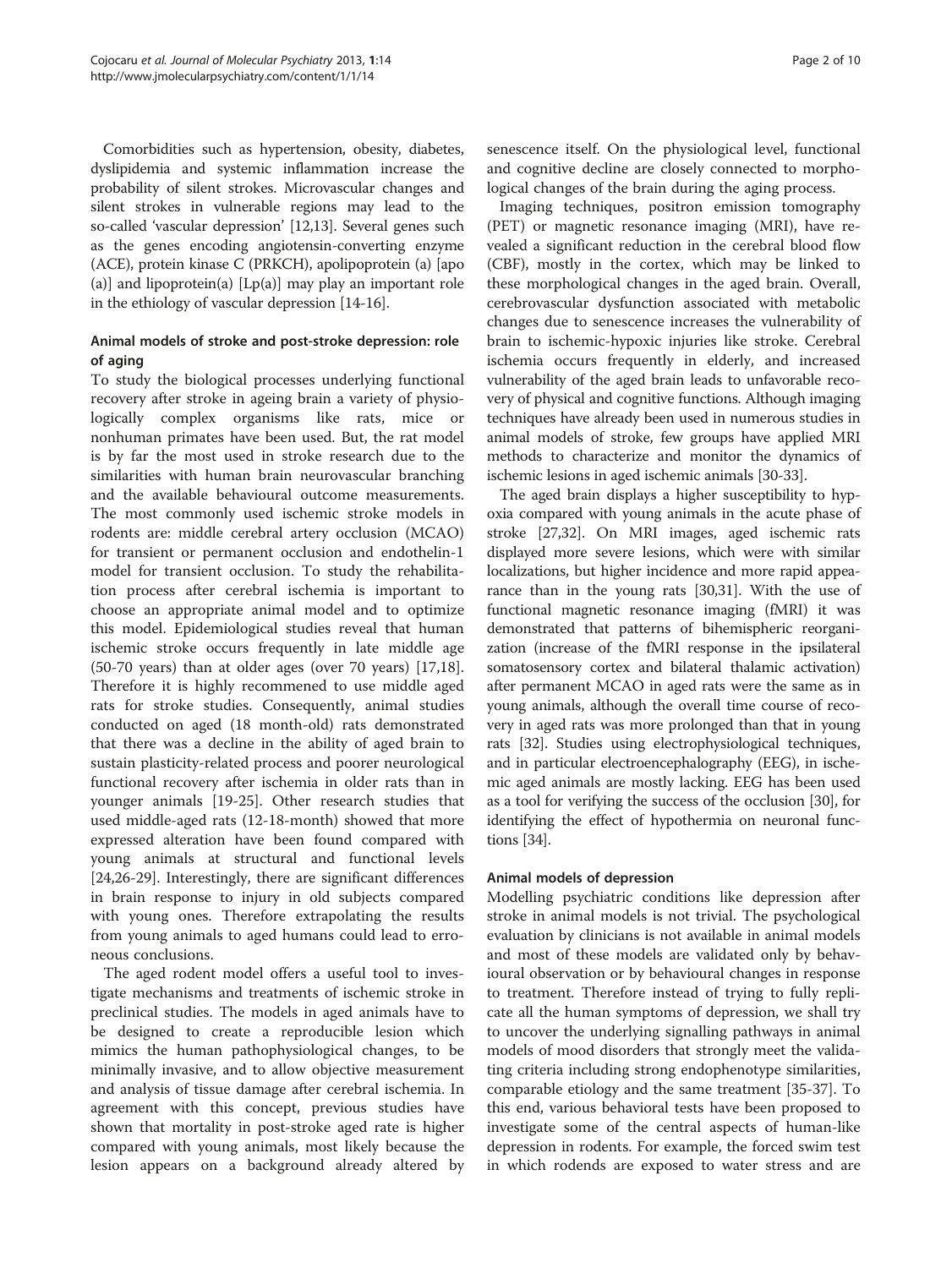forced to swim [\[9](#page-6-0)[,38](#page-7-0)] or the tail suspension test (animals are suspended horizontaly by tail for a short period of time) [[39,40\]](#page-7-0) are commonly used as behavioral paradigms that quantify behavioral changes in a stressful situation (behavioral despair). These tests measure the immobility of depressed animals in despair situation and have been pharmacologically validated using antidepressant drugs that are already in human use [[41,42](#page-7-0)].

Anhedonia (the loss of interest) is an important symptom of depression that can be measured in rodents by a decrease in sucrose consumption. Rodents normally prefer sweet fluids like glucose or sucrose instead of water. Quantifying consumption of sucrose is the most used endpoint for assessing motivation and affective state in rodends after repeated chronic stress exposure. Also, this test can quantify reversal of this effects after antidepressive drugs administration [\[9](#page-6-0)[,43-45](#page-7-0)]. Some studies report decreased sucrose consumption at 2 weeks after transient focal ischemia in mice, suggesting a hedonic deficit in MCAO animals [\[40,44-46](#page-7-0)].

Exposure to unpredictable chronic mild stress (CMS) associated with isolation of animals after ischemia is another way to study experimental PSD. It has been shown that after cerebral ischemia, animals show decreased locomotor activity in the open field test and decreased sucrose consumption when exposed to CMS paradigm for 18 days after surgery [[9\]](#page-6-0).

# Biology of post-stroke depression: role of ageing

The high incidence rates of stroke patients that develop mood symptoms (between 20-50%) justify the effort of researchers to go further into the neurobiological mechanisms of disease [[47-49\]](#page-7-0). Many studies suggest that PSD is a consequence of brain lesions that are associated with disruptions in synaptic transmission, changes in signalling pathways and increased biological vulnerability of the post-stroke aged brain [[50-53\]](#page-7-0). Some other studies reported that PSD is a consequence of specific brain lesions and differences in the incidence of depression between different brain areas have been reported [\[54,55](#page-7-0)]. In this context, left hemispheric cortical stroke, mainly frontal lesions has been reported to be linked with an increased risk for depression. However, there are still controversial points of view regarding the relationship between the area of the brain affected by stroke and incidence of PSD.

On the other hand, the prevalence of the memory cognitive impairment like dementia or depression is higher in elderly after stroke. One question is that if cerebral ischemia causes secondary degenerative changes in the brain or that ongoing degenerative changes will be simply aggravated by stroke. From a psychological perspective, the severity of PSD is determined not only by individual differences in emotional reactions to disease

(e.g. negative attitude) but also, by the severity of physical and cognitive impairment and by the absence of familial and social support [\[56\]](#page-7-0).

Many studies suggest that post-stroke vulnerability of the brain can induce PSD and PSD is associated with reduced recovery after stroke in stroke survival patients. However, until now there is no clear evidence to support the etiological mechanisms of PSD, which seems to be a multifactorial disease of the ageing brain.

One important issue is how to distinguish the depressive symptoms in patients in the early stages after stroke from cognitive impairments due to neurodegeneration prior to stroke and the ageing process itself. Some longitudinal studies on post stroke patients showed that chronic PSD is highly predictable if post stroke patients are experiencing depression symptoms between 6 month and 1 year after brain injury [[57,58\]](#page-7-0).

Most of these studies analyzed the risk of post-stroke depression in relatively young people's that have a job and are not living alone. Also, in these studies, patients with language problems like aphasia or neurodegenerative disease like dementia where excluded. However, since stroke occur frequently in people over 65, studies on older patients with stroke and other age-related comorbidities should be more relevant than studies on young people. In this light, multi-therapeutic approach of PSD in the recovery phase that include genetic, social and psychological aspects have the greatest potential for improving post-stroke recovery and the quality of life in elderly post-stroke survivors.

# Neurogenesis, cognitive decline & post-stroke depression

Age-related cognitive decline is often associated with decreassed hippocampal neurogenesis and depression, but relatively little is known about the biological significance of neurogenesis in the ageing mammalian brain for the development of depression. Two major hypotheses have driven most of the studies on hippocampal neurogenesis, namely (i) it plays a pivotal role in hippocampus-dependent learning and memory [[59](#page-7-0),[60](#page-7-0)] and, (ii) it protects against anxiety and depression [[61,](#page-7-0)[62\]](#page-8-0). However, mechanisms underlying the precise role of neurogenesis remains controversial. For example, genetic ablation of the cell cycle regulatory protein cyclin D2 that results in virtual absence of newly born neurons in the adult brain does not lead, surprisingly, to appreciable learning and memory deficits [\[63](#page-8-0)-[65\]](#page-8-0). Similarly, the involvement of hippocampal neurogenesis in depression and in the efficacy of antidepressive treatments is also not fully understood.

One possible molecular mechanism underlying agerelated depression and decreased neurogenesis can be due to an increased level of the dickkopf 1 homolog - Xenopus laevis (Dkk1), that decreases Wnt signaling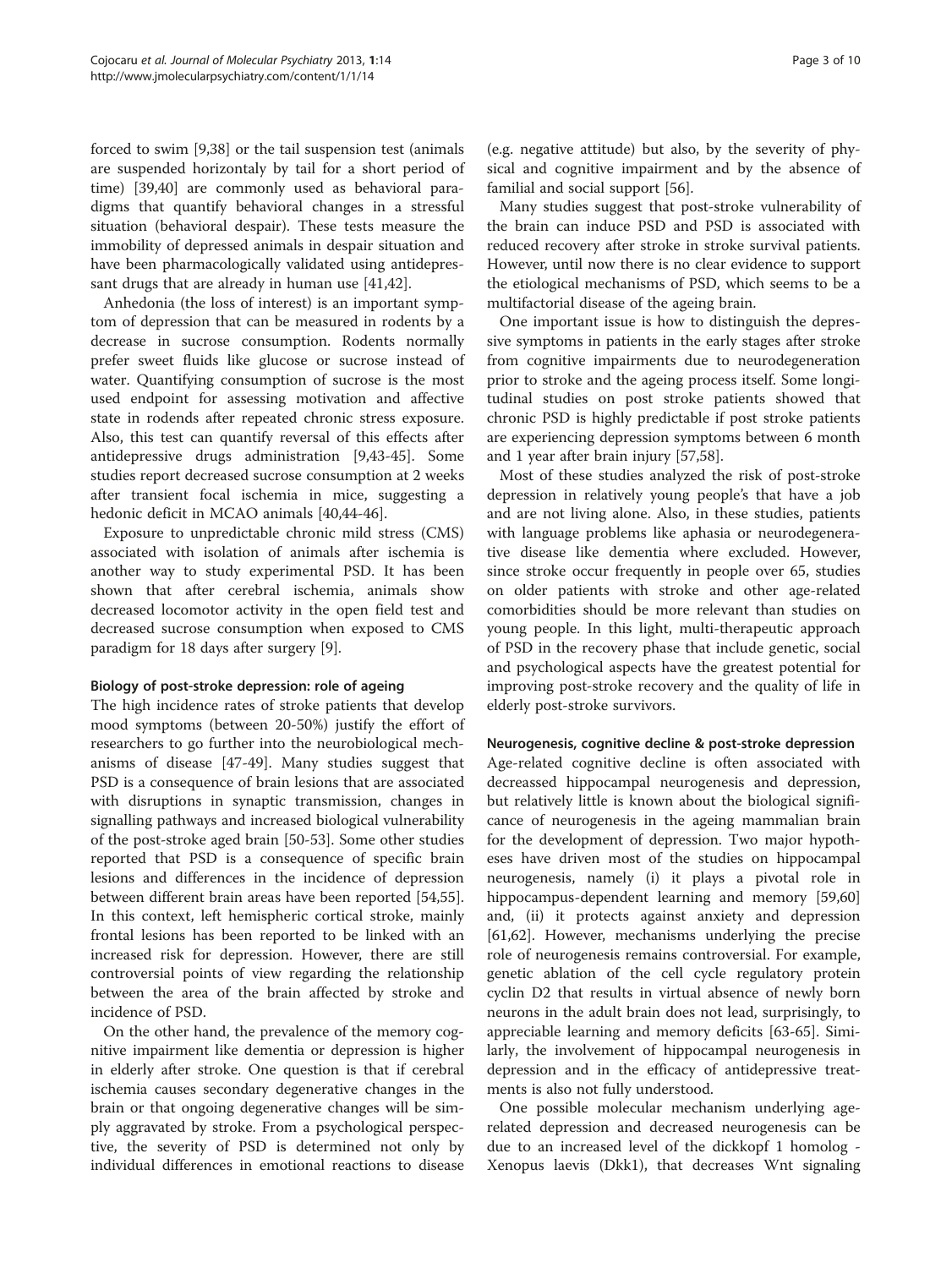pathways and has been associated with a decline in hippocampal neurogenesis [\[66\]](#page-8-0).

Other mechanisms that can be involved in neurorecovery are related to neurotrophin signaling pathway. Neurotrophins are important players in early neuronal gene response to injuries. The neutrophin-signaling pathway activates extracellular-signal-regulated kinases (ERK) pathway and nuclear transcription. Meier and colleagues demonstrated that hippocampal neuronal culture treated with brain derived neurotrophic factor (BDNF) promotes axonal guidance, modulate the synaptic function, stimulate neurite branching and is antagonized by Ephrin (Eph) signaling [\[67,68](#page-8-0)]. Also, decreased levels of BDNF, a key factor in the regulation of hippocampal neurogenesis, seems to be associated with depression and neurodegenerative disorders, but the mechanisms underlying this association are still unknown [\[69](#page-8-0)]. Finally, Cui and colleagues reported that the combination therapy, simvastatin with human umbilical blood cells, increased endogenous neurogenesis and cell plasticity in the ischemic area via BDNF/TrkB signaling pathway [[70](#page-8-0)].

Even less is known about the relationship between PSD and neurogenesis in the elderly. The level of hippocampal neurogenesis has been shown to decrease steadily with aging [\[71](#page-8-0)]. Since aged animals might be both more prone to develop a depressive phenotype [[72\]](#page-8-0) and the aged brain is more sensitive to the deleterious effects of ischemia [\[27](#page-7-0)[,73](#page-8-0)], one could expect more severe PSD symptoms in aged animals. Such an experimental model of PSD, taking into account these influences of aging, should be highly clinically relevant.

Depressive behavior in ischemic rats was accompanied by reduced ischemia-evoked hippocampal neurogenesis and this effect was reversed by citalopram administration [\[9\]](#page-6-0). Using pharmacological interventions, the involvement of serotonergic neurotransmission was then further corroborated [\[74,75\]](#page-8-0). One study in non-human primates, proved that the repeated separation stress is associated with depression-like behavior (anhedonia) and reduced hippocampal neurogenesis [[76\]](#page-8-0). Also, recovery from stroke was shown to be associated with growth factor-induced neurogenesis in SVZ as well as exercise-induced neurogenesis in SGZ [[77,78\]](#page-8-0). Similarly, therapy with granulocyte colony stimulating factor (G-CSF) enhanced neurogenesis, improved working memory in the radial-arm maze test and in consequence the survival capacity and functional outcome after stroke [[27](#page-7-0)]. However, these findings need further confirmation along with a clear demonstration of functional significance in human diseases. We should take into account that other age-associated comorbidities like hypertension or obesity can negatively affect the hippocampal functions.

# Genome profiling of mood disorders in the elderly

Transcriptional profiling is a usefull tool to identify genetic pathways associated with mood symptoms in the elderly. Most studies reporting the use of gene expression profiling to investigate rodent models of depression focused on stress models and did not supply direct evidence for a specific genomic signature in PSD depression. Kang and collegues identified some synaptic-function-related genes that are connected with decreased in number and function of synapse in a rat model of major depression. These genes included: calmodulin 2 (Calm2), synapsin 1 (Syn1), tubulin beta 4 (Tubb4) a member of ras-related protein Rab-4B (Rab4b). Also, increased expression of the transcriptional repressor erythroid transcription factor/ GATA-binding factor 1 (GATA1) is responsible for downregulation of these synaptic-function-related genes [[79\]](#page-8-0).

In another study, genes related to human major depression like serotonin receptor 2a gene (Htr2a), neurotrophic tyrosine kinase receptor type 2 and 3 genes (Ntrk2 and Ntrk3), corticotropin releasing hormone receptor 1 (Crhr1) and corticotropin releasing hormone (Crh) were differentially expressed in three animal models of depression: acute treatment with reserpine, olfactory bulbectomy and chronic treatment with corticosterone [\[9](#page-6-0)]. In addition, two new genes, complement component 3 and fatty acid-binding protein 7, have recently been described [\[80,81](#page-8-0)]. Similarly, then polymorphism of 5- hydroxytryptamine 2a receptor (Htr2a), a postsynaptic target for serotonin signaling, has been implicated in neuropsychiatric disorders [[82\]](#page-8-0). In addition, increased functional activity of the amygdala in response to negative stimuli appears to be a moodcongruent phenomenon that is likely moderated by the 5-HT transporter gene (Slc6a4) promoter polymorphism (5-Httlpr) [[9\]](#page-6-0). Lohon and colleagues showed significant gene-gene interaction between Slc6a4 and 5-Httlpr/ rs25531 in general anxiety disorder [[83\]](#page-8-0).

An oligodendrocyte/myelin-associated genes, 2',3'-cyclic nucleotide 3'-phosphodiesterase (CNP) was identified to be associated with catatonia-depression syndrom in the elderly. Using aged heterozygous null mutant mice model of spontaneous catatonia, Hagemeyer and collegues showed that the reduced expression of CNP is accelerated by aging and is associated with neurodegenerative changes in the elderly [\[84](#page-8-0)].

# Gene expression & mood disorders in elderly

In previous studies we have identified a number of genes that are involved in neuropathic syndrome and PSD signaling pathways in aged brain (e.g. 5- hydroxytryptamine 2a receptor - Htr2b, prepronociceptin - Pnoc). These genes could be pharmacological targets in a multimodal therapy of stroke and stroke related diseases [[16](#page-6-0)].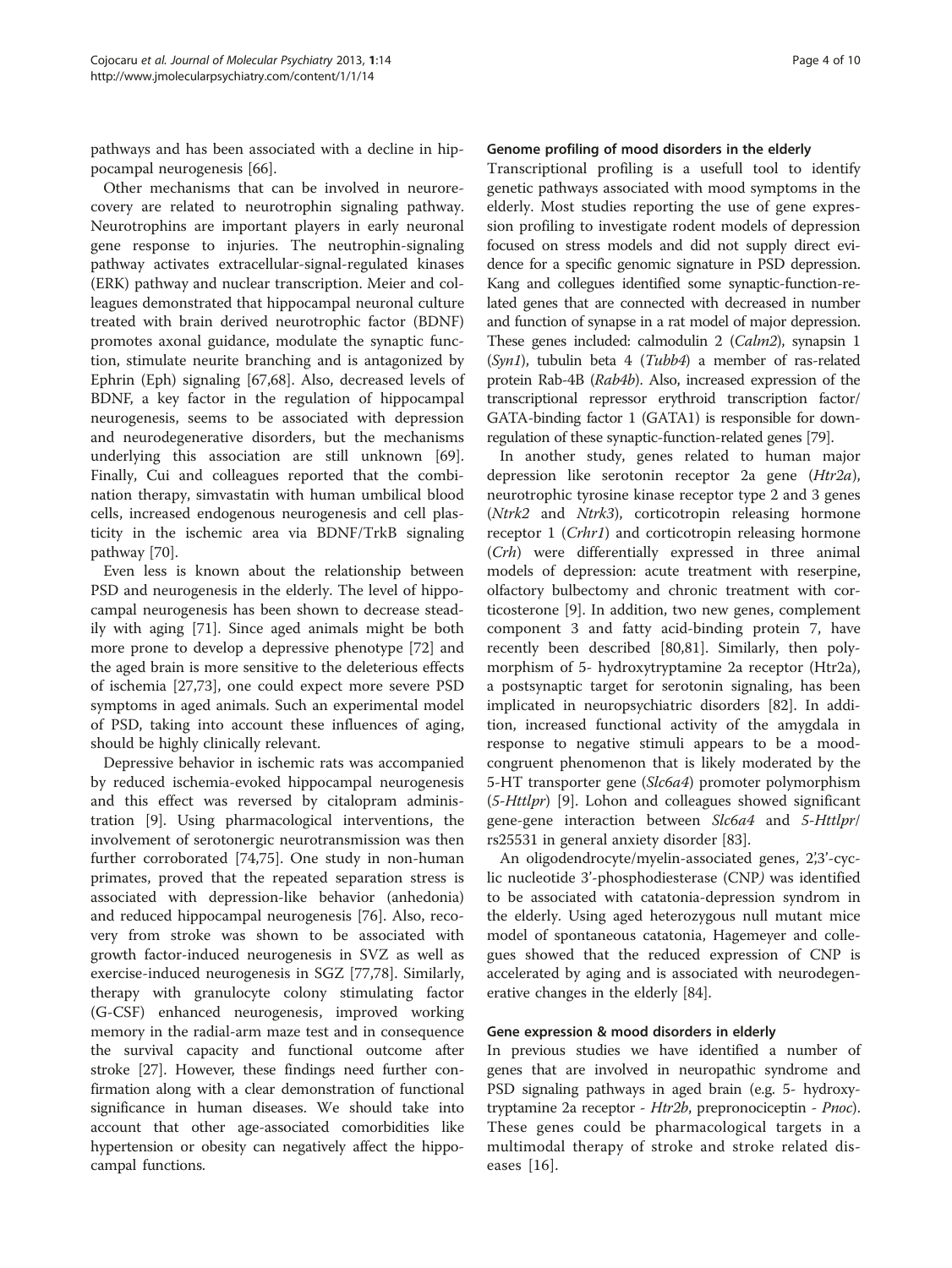Using fosB-Null mice, Yutsudo and colleagues reported impaired neurogenesis and depressive behavior in fosB-Null mice [\[85](#page-8-0)]. Intriguingly, FBJ murine osteosarcoma viral oncogene homolog B (fosB) expression has been associated with stem cell and neural progenitor cells proliferation after cerebral ischemia in mammalian central nervous system [[86](#page-8-0),[87](#page-8-0)]. These studies suggest the genomic signature is crucial for the evolution of disease, but is the "genomic reprogramming" a future powerful tool that can be exploited to improve the neurorecovery after stroke? Some studies identified the ciliary neurotrophic factor (Cntf) receptor as a key molecular factor that can inhibit neurogenesis in the type B stem cells, but the mechanism is still unknown

[[88,89\]](#page-8-0). Cntf is expressed only in central nervous system where modulates the normal neurogenesis. Stimulation of this factor can be a novel pharmaceutical strategy for neurogenesis-dependent diseases like stroke and PSD [[89](#page-8-0)]. Table 1 summarize all the specific genes involved in the ethiology of depression and post-stroke depression.

## Mood disorders, circadian rhythmicity and aging

Disturbances in the circadian rhythm may have dramatic effects on our health. Changes in biological rhythm disturbances precede and parallel the occurrence of mood episodes of illness and have been proposed to play a pathogenetic role in major depression and mania [[105](#page-9-0)-[110](#page-9-0)]. The controlled administration of stimuli that

Table 1 Specific genes involved in the ethiology of depression and post-stroke depression.

| Gene symbol Description              |                                                        | <b>Gene Function</b>                           | Gene<br>expression | <b>Disease</b>                         | Human/animal<br>data                              | Ref.            |
|--------------------------------------|--------------------------------------------------------|------------------------------------------------|--------------------|----------------------------------------|---------------------------------------------------|-----------------|
| Depression                           |                                                        |                                                |                    |                                        |                                                   |                 |
| $GSK - \beta$                        | Synthase-kinase-3β                                     | Central regulator of<br>circadian rhythms      | Up                 | Depression                             | Transgenic mice                                   | [90]            |
| <b>CLOCK</b>                         | Circadian Locomotor Output<br>Cycles Kaput             | Central regulator of<br>circadian rhythms      | SNP                | DepressionBipolar<br>disorders         | Transgenic mice                                   | $[91]$          |
| <b>ARNTL</b><br>(BMAL1)              | Aryl hydrocarbon receptor<br>nuclear translocator-like | PER1 activator                                 | <b>SNP</b>         | Sleep disorders                        | Human sample,                                     | [92, 93]        |
| NPAS <sub>2</sub>                    | Neuronal PAS domain<br>protein 2                       | Part of a molecular<br>clock                   | <b>SNP</b>         | Mood disorders                         | Human sample,                                     | [92, 94]        |
|                                      | Synapse-related genes in depression                    |                                                |                    |                                        |                                                   |                 |
| CALM2                                | Calmodulin 2                                           | Cytokinesis regulator                          | Down               | Depression                             | Animal model                                      | [89]            |
| SYN1                                 | Synuclein1                                             | Synaptogenesis and<br>neurotransmitter release | Down               | Depression                             | Animal model                                      | [89, 95]        |
| Depression in the elderly            |                                                        |                                                |                    |                                        |                                                   |                 |
| PER <sub>2</sub>                     | Period circadian clock 2                               | Central regulator of<br>circadian rhythms      | <b>SNP</b>         | Sleep disorders<br>Ageing brain        | Human sample Animal [92,93,96]<br>model of ageing |                 |
|                                      |                                                        |                                                | Up                 |                                        |                                                   |                 |
| PER3                                 | Period circadian clock 3                               | Central regulator of<br>circadian rhythms      | <b>SNP</b>         | Sleep disorders,<br>Aged brain         | Human sample                                      | $[93, 97 - 99]$ |
| 5-HTTLPR                             | Serotonin transporter promotor                         | Serotonin transporter                          | <b>SNP</b>         | Depression in<br>the elderly           | Human sample                                      | [100]           |
| TUBB4                                | Tubulin, Beta 4A Class IVa                             | Constituent of<br>microtubules                 | Down               | Depression Ageing                      | Animal model                                      | [89, 101]       |
| Depression and recovery after stroke |                                                        |                                                |                    |                                        |                                                   |                 |
| <b>BDNF</b>                          | Human brain-derived<br>neurotrophic factor (BDNF)      | Growth factor in<br>the brain                  | <b>SNP</b>         | Depression<br>Recovery after injury    | Human sample,<br>Animal model                     | [102, 103]      |
| SLC6A4                               | Solute Carrier Family 6<br>Member 4                    | Membrane protein<br>transporter of serotonin   | SNP                | Depression Stroke<br>recovery          | Human sample                                      | [9,83]          |
| GATA1                                | GATA Binding Protein 1                                 | Transcription factors                          | Upregulation       | Depression Stroke<br>recovery          | Animal model                                      | [104]           |
| HTR2B                                | 5-Hydroxytryptamine<br>(Serotonin) Receptor 2B         | Serotonin receptor                             | Upregulation       | Poststroke<br>depression in<br>elderly | Animal model                                      | [16, 34]        |
| <b>PNOC</b>                          | Prepronociceptin                                       | Opioid receptor                                | Downregulation     | Poststroke<br>depression in<br>elderly | Animal model                                      | [16, 34]        |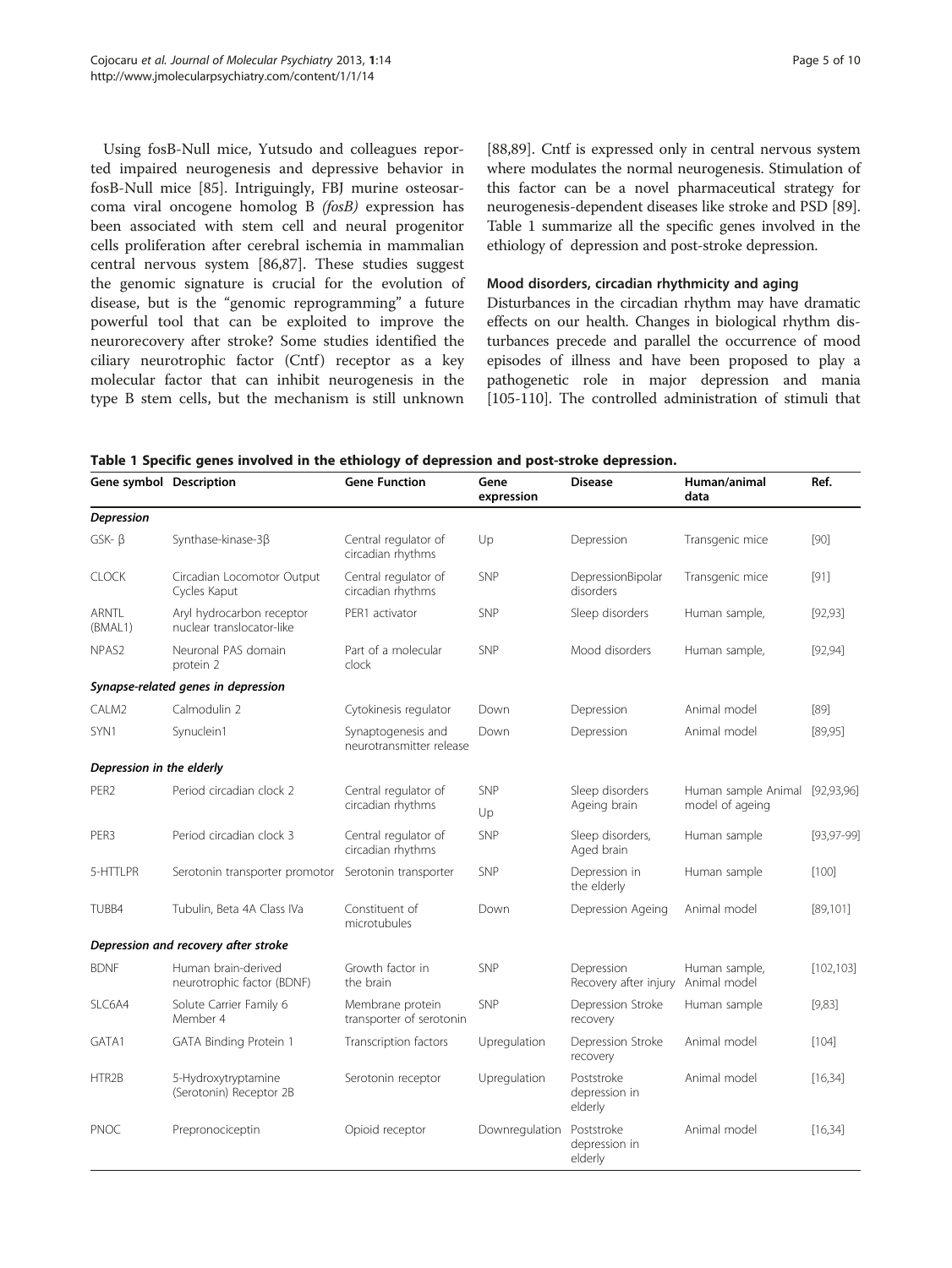can directly act on the clock, namely light and manipulations of the sleep-wake rhythm, has established high efficacy in the treatment of mood episodes, also in drug resistant patients. Effects of Total Sleep Deprivation and Light Therapy on the phase of biological rhythms could be part of its mechanism of action.

To understand the therapeutic action of these mood stabilizing drugs as well as antidepressants, investigators have recently begun to examine their effects on intracellular signaling pathways that regulate clock gene expression. Yang and collegues [[111\]](#page-9-0) utilised an ex vivo approach to examine circadian rhythms in clock gene expression profiles in fibroblasts either obtained from bipolar disorder patients or healthy controls, and report that gene encoding for a basic helix-loop-PAS domain (bHLH-PAS domain) transcription factor (BMAL1), period circadian protein homolog 1 (PER1), period circadian protein homolog 1 (PER2), nuclear receptor subfamily 1, group D, member 1 (REV-ERB- $\alpha$ ) and the clock controlled gene, D Site Of Albumin Promoter (Albumin D-Box) Binding Protein (DBP), all tended towards reduced amplitudes of circadian oscillation in bipolar disorder.

Assessing the impact of agomelatine on depressed bipolar patients [[112](#page-9-0)], while measuring their circadian rhythms, may therefore help to further precise if it is through the restoration of circadian rhythms that agomelatine get treatment reponse (assessed by actimetry), and help to pinpoint which genes expression are being specifically modified (from fibroblasts). Diurnal rodents to decipher the relationship between circadian rhythms and depression. One of the major obstacles in the developent of appropriate models for circadian rhythm disturbances-related psychiatric diseases may arise from the fact that the standard animals used in neuropsychiatric research are nocturnal rodents. Despite of the extraordinary advancement in our understanding of the circadian clock mechanism, it is still unclear how are the temporal signals from the clock translated into activity patterns, and how do they differ in diurnal and nocturnal mammals.

Nevertheless, it is clear that some fundamental differences exist between nocturnal and diurnal mammals which may be crucial for the study of circadian rhythms related diseases [\[113-115](#page-9-0)]. For example much like humans, diurnal species are active when melatonin levels are low, while nocturnal mammals are active when melatonin levels are high. Another important component of the circadian system is the masking effect of light. Specifically, light increases activity in diurnal mammals (positive masking) and suppresses it in nocturnal ones (negative masking), while darkness acts in the opposite ways [\[116,117\]](#page-9-0). Therefore we suggest that using diurnal animals to decipher the molecular mechanisms underyling the relationship between circadian rhythms and affective behavior [\[118\]](#page-9-0).

Circadian rhythms display an unregular pattern with aging manifested by alteration of sleep quality and cognitive performance [[119](#page-9-0),[120](#page-9-0)]. Hermannn and Bassetti [[121\]](#page-9-0) showed that the alterations of the sleep-wake cycle like hypersomnia or excessive daytime sleepiness occur in 10%-50% of all stroke cases and are associated with negative long-therm clinical outcome. Also, Ramar and Surani [\[122](#page-9-0)] showed that the circadian rhythm disorders could increase the risk of stroke. But, if disturbances in the circadian rhythm are a risk factor or a consequence of ischemic stroke in the elderly remains to be clarified.

Some studies showed that one mechanism that contributes to increased risk of depression is the decrease in the synthesis of N-acetylserotonin with ageing [[123](#page-9-0)]. Since N-acetylserotonin activates TrkB signaling pathway in a circadian fashion (higher in the night and lower during the day) via TrkB receptor, and has antidepressant effects [\[124](#page-9-0)] it has been hypothesized that disturbances in the circadian rhythms may cause psychiatric disorders. For example, Bunney and colleague showed that an altered circadian function and altered expression of the central circadian clock genes, BMAL1/CLOCK (Npas2) in mood disorders [[125\]](#page-9-0). Also, Circadian Locomotor Output Cycles Kaput (CLOCK) genes are strongly involved in the circadian rhythm and these are closely related with external factors [[126](#page-9-0)]. Therefore dysfunctions of circadian time regulatory mechanisms in the aged brain may underlie the etiology of PSD in the elderly. The effect of circadian rhythm on PSD outcome in the elderly is still an unexplored field.

# Therapy of post-stroke depression

Norepinephrine (NE), serotonin (5-HT), and dopamine (DA) overlap in the brain and all three transmitters are implicated in the symptoms of depression Depressive symptoms may result from dysfunction of any or all of the monoamine neurotransmitter systems. The effects of NE, 5-HT and DA overlap in the brain and all three transmitters are implicated in the symptoms of depression. Because these monoamine transporters (MATs) are important regulators of the extracellular neurotransmitter concentration, mouse gene knockouts of serotonin transporter (SERT), the noradrenaline transporter (NAT) and also the dopamine transporter (DAT) located in the plasma membrane of corresponding neurons provide interesting models for possible effects of chronic antidepressant treatments. Inhibition of neurotransmitter reuptake by drugs acting at SERT, NET and/or DAT can produce antidepressant effects [[127,128](#page-9-0)].

The mechanism of PSD was suggested to involve multiple pathways, like immune activation, hypoxia, apoptosis and necrosis of neuronal or glial cells or hyperactivation of the hypothalamic-pituitary-adrenal axis. Many studies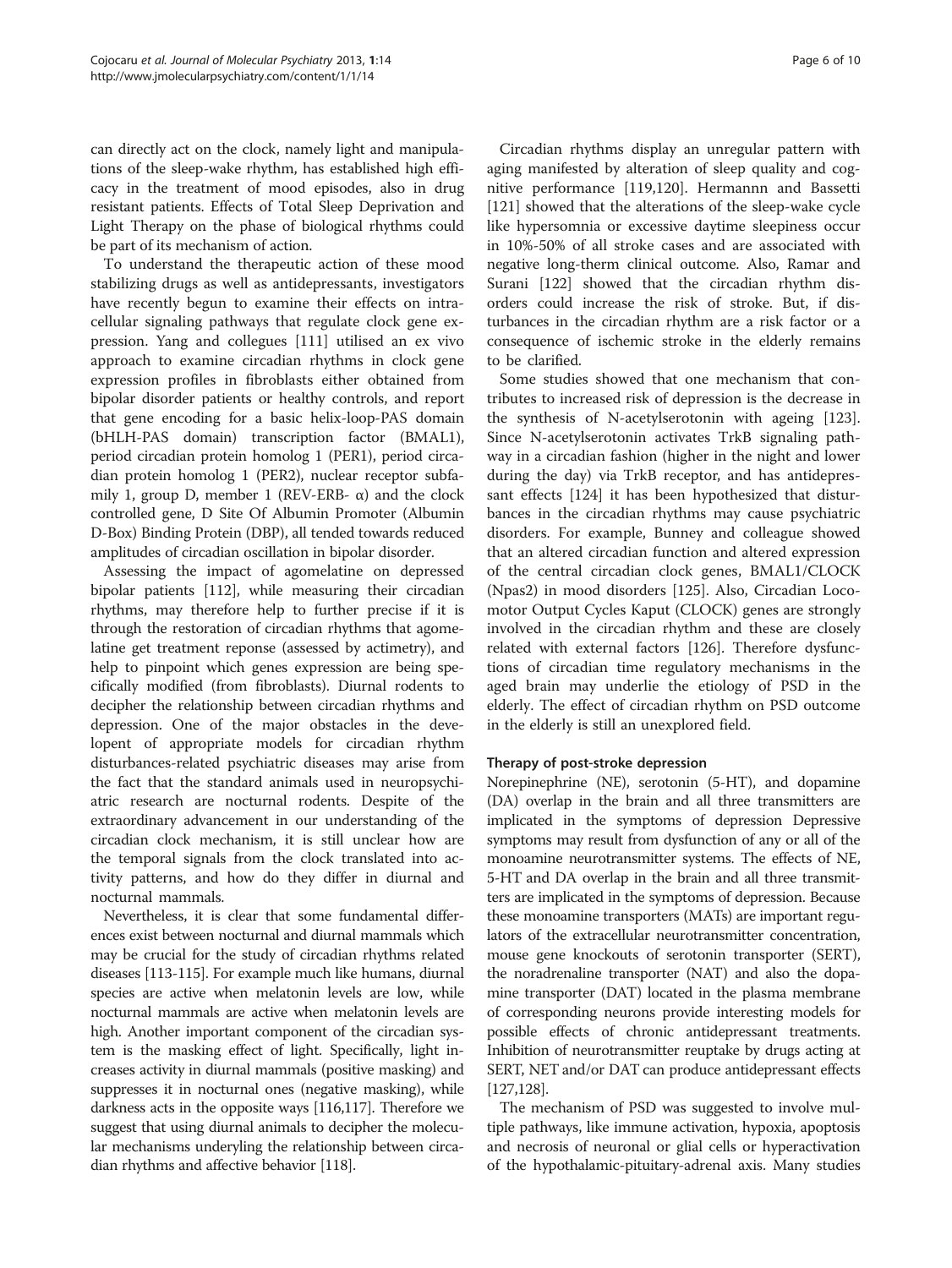<span id="page-6-0"></span>reported different therapeutic strategies designed to improve the PSD outcome. Of these, cortisol-lowering therapies and increases of neurotropic factors like BDNF were reported to be novel possible therapeutic strategy for PSD [\[129\]](#page-9-0).

In addition, a growing body of evidence indicate a beneficial effect of antidepressants and especially of SSRIs on postischemic outcome [9]. Antidepressants may also exert direct actions on the brain, providing neuroprotection and promoting brain plasticity and neurogenesis.

Antidepressants treatment initiated soon after stroke in non-depressed post-stroke patients may prevent the later PSD but the time window of treatment remains to be optimized [[130](#page-9-0)]. A number of studies have also reported beneficial effects of antidepressant pharmacotherapy on long-term functional outcome after stroke including activities of daily living as well as cognitive functioning [9,[131](#page-9-0)-[135](#page-9-0)]. Other in vivo and in vitro studies have shown that fluoxetine and paroxetine which are the most commonly prescribed antidepressants, prevented degeneration of nigrostriatal dopaminergic neurons. These drugs reversed the hypoactivation found in the primary motor cortex of patients [[136](#page-9-0)] and the increased activation was correlated with improved performance after drug intake and repression of proinflammatory markers [9]. These results remain, however, to be validated in large clinical trials of stroke patients.

# Conclusions

In conclusion, depression is the most frequent neuropsychiatric disease of brain ischemia, affecting up to 35% of all such patients. PSD is associated with negative outcome of functional recovery, cognition and social reintegration of stroke patients. During de past decade, significant efforts have been made to establish an efficient treatment of PSD in the elderly. So far, preclinical and translational research on PSD is largely lacking. The implementation and characterization of suitable animal models is clearly a major prerequisite for deeper insights into the biological basis of post-stroke mood disturbances and may also pave the way for the discovery of novel therapeutic targets. Nevertheless it is unlikely that monotherapies will provide a cure for PSD. Rather multitherapeutic strategies should be at the focus of future clinical trials conducted on PSD and mood disorders patients without cerebral ischemia that show the same clinical profile. In this light, future research is needed to identify the molecular mechanism of disease and to establish the pathways that are modulated by antidepressant drugs leading to a better cognitive recovery in the elderly patients.

#### Competing interests

The authors declare that they have no competing interests.

#### Authors' contribution

AMB conducted the literature search and drafted the manuscript, GRC have made substantial contributions to conception and design, ECS and LB have made contributions to conception and design, APW participated in drafting the manuscript and provided critical revision of the manuscript. All authors read and approved the final manuscript.

#### Acknowledgements

The authors confirm that there are no conflicts of interest. Research was funded in part from a UEFISCDI partnership grant no 80/2012 and UEFISCDI FLARE2.

#### Author details

<sup>1</sup>Department of Functional Sciences, Center of Clinical and Experimental Medicine, University of Medicine and Pharmacy of Craiova, Petru Rares str., no 2, Craiova 200349, Romania. <sup>2</sup> Faculty of Pharmacy, Chair of Biochemistry, University of Medicine and Pharmacy of Craiova, Craiova 200349, Romania. <sup>3</sup> Department of Psychiatry, University of Medicine Rostock, Rostock, Germany

#### Received: 13 March 2013 Accepted: 25 July 2013 Published: 23 August 2013

#### References

- 1. Wolfe CD, Crichton SL, Heuschmann PU, McKevitt CJ, Toschke AM, Grieve AP, Rudd AG: Estimates of outcomes up to ten years after stroke: analysis from the prospective South London stroke register. PLoS Med 2011, 8(5):e1001033.
- 2. Morris PL, Robinson RG, Andrzejewski P, Samuels J, Price TR: Association of depression with 10-year post-stroke mortality. Am J Psychiatry 1993, 150:124–129.
- 3. Downhill JE Jr, Robinson RG: Longitudinal assessment of depression and cognitive impairment following stroke. J Nerv Ment Dis 1994, 182(8):425–431.
- Paolucci S, Antonucci G, Pratesi L, Traballesi M, Grasso MG, Lubich S: Poststroke depression and its role in rehabilitation of inpatients. Arch Phys Med Rehabil 1999, 80(9):985–990.
- 5. Gainotti G, Antonucci G, Marra C, Paolucci S: Relation between depression after stroke, antidepressant therapy, and functional recovery. J Neurol Neurosurg Psychiatry 2001, 71(2):258–261.
- 6. Williams LS, Ghose SS, Swindle RW: Depression and other mental health diagnoses increase mortality risk after ischemic stroke. Am J Psychiatry 2004, 161(6):1090–1095.
- 7. Pohjasvaara T, Vataja R, Leppävuori A, Kaste M, Erkinjuntti T: Depression is an independent predictor of poor long-term functional outcome poststroke. Eur J Neurol 2001, 8(4):315-319.
- 8. Chemerinski E, Robinson RG, Kosier JT: Improved recovery in activities of daily living associated with remission of post-stroke depression. Stroke 2001, 32(1):113–117.
- 9. Loubinoux I, Kronenberg G, Endres M, Schumann-Bard P, Freret T, Filipkowski RK, Kaczmarek L, Popa-Wagner A: Post-stroke depression: mechanisms, translation and therapy. J Cell Mol Med 2012, 16(9):1961–1969.
- 10. Hackett ML, Yapa C, Parag V, Anderson CS: Frequency of depression after stroke: a systematic review of observational studies. Stroke 2005, 36(6):1330–1340.
- 11. Folstein MF, Maiberger R, McHugh PR: Mood disorder as a specific complication of stroke. J Neurol Neurosurg Psychiatry 1977, 40(10):1018–1020.
- 12. Alexopoulos GS, Meyers BS, Young RC, Campbell S, Silbersweig D, Charlson M: 'Vascular depression' hypothesis. Arch Gen Psychiatry 1997, 54(10):915–922.
- 13. Charidimou A, Werring DJ: Cerebral microbleeds and cognition in cerebrovascular disease: an update. J Neurol Sci 2012, 322(1–2):50–55.
- 14. Lim JS, Kwon HM: Risk of "silent stroke" in patients older than 60 years: risk assessment and clinical perspectives. Clin Interv Aging 2010, 5:239-251.
- 15. Sun MK, Alkon DL: Activation of protein kinase C isozymes for the treatment of dementias. Adv Pharmacol 2012, 64:273–302.
- 16. Buga AM, Vintilescu R, Balseanu AT, Pop OT, Streba C, Toescu E, Popa-Wagner A: Repeated PTZ treatment at 25-day intervals leads to a highly efficient accumulation of doublecortin in the dorsal hippocampus of rats. PLoS One 2012, 7(6):e39302.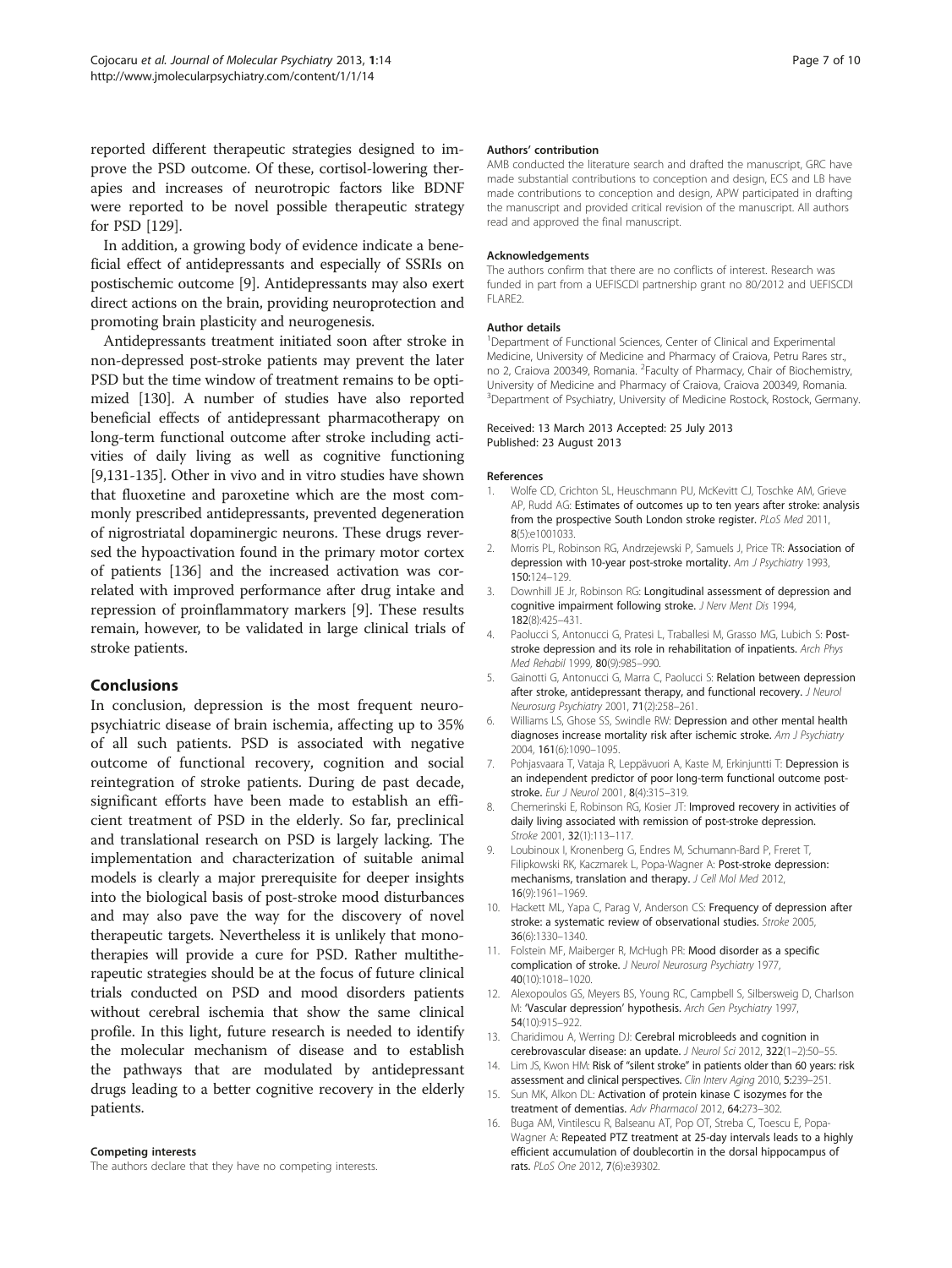- <span id="page-7-0"></span>17. Feigin VL, Lawes CMM, Bennett DA, Anderson CS: Stroke epidemiology: a review of populationbased studies of incidence, prevalence, and case-fatality in the late 20th century. THE LANCET Neurology 2003, 2:43–53.
- 18. Mishra NK, Diener HC, Lyden PD, Bluhmki E, Lees KR: Influence of age on outcome from Thrombolysis in Acute Stroke: a controlled comparison in patients from the Virtual International Stroke Trials Archive (VISTA). Stroke 2010, 41:2840–2848.
- 19. Wagner AP, Schmoll H, Badan I, Platt D, Kessler C: Brain plasticity: to what extent do aged animals retain the capacity to coordinate gene activity in response to acute challenges. Exp Gerontol 2000, 35(9–10):1211–1227.
- 20. Badan I, Buchhold B, Hamm A, Gratz M, Walker LC, Platt D, Kessler C, Popa-Wagner A: Accelerated glial reactivity to stroke in aged rats correlates with reduced functional recovery. J Cereb Blood Flow Metab 2003, 23(7):845–854.
- 21. Wang RY, Wang PSG, Yang YR: Effect of age in rats following middle cerebral artery occlusion. Gerontology 2003, 49:27–32.
- 22. Zhang L, Zhang RL, Wang Y, Zhang C, Zhang ZG, Meng H, Chopp M: Functional recovery in aged and young rats after embolic stroke: treatment with a phosphodiesterase type 5 inhibitor. Stroke 2005, 36:847–852.
- 23. Won SJ, Xie L, Kim SH, Tang H, Wang Y, Mao X: Influence of age on the response to fibroblast growth factor-2 treatment in a rat model of stroke. Brain Res 2006, 1123:237–244.
- 24. Chen Y, Sun FY: Age-related decrease of striatal neurogenesis is associated with apoptosis of neural precursors and newborn neurons in rat brain after ischemia. Brain Res 2007, 166:9–19.
- 25. DiNapoli VA, Huber JD, Houser K, Li X, Rosen CL: Early disruptions of the blood–brain barrier may contribute to exacerbated neuronal damage and prolonged functional recovery following stroke in aged rats. Neurobiol Aging 2008, 29:753–764.
- 26. Badan I, Platt D, Kessler C, Popa-Wagner A: Temporal dynamics of degenerative and regenerative events associated with cerebral ischemia in aged rats. Gerontology 2003, 49(6):356–365.
- 27. Popa-Wagner A, Badan I, Walker L, Groppa S, Patrana N, Kessler C: Accelerated infarct development, cytogenesis and apoptosis following transient cerebral ischemia in aged rats. Acta Neuropathol 2007, 113(3):277–293.
- 28. Karki K, Knight RA, Shen LH, Kapke A, Lu M, Li Y, Chopp M: Chronic brain tissue remodeling after stroke in rats: a 1-year multiparametric magnetic resonance imaging study. Brain Res 2010, 1160:168–176.
- 29. Brenneman M, Sharma S, Harting M, Strong R, Cox CHS Jr, Aronowski J, Grotta JC, Savitz SI: Autologous bone marrow mononuclear sells enhance recovery after acute ischemic stroke in young and middle-aged rats. J Cereb Blood Flow Metab 2010, 30:140-149.
- 30. Canese R, Fortuna S, Lorenzini P, Podo F, Michalek H: Transient global brain ischemia in young and aged rats: differences in severity and progression, but not localization, of lesions evaluated by magnetic resonance imaging. Magn Res Materials in Physics, Biol Med 1998, 7:28–34.
- 31. Canese R, Lorenzini P, Fortuna S, Volpe MT, Giannini M, Podo F, Michalek H: Age-dependent MRI-detected lesions at early stages of transient global ischemia in rat brain. MAGMA 2004, 17(3–6):109–116.
- 32. Markus TM, Tsai SY, Bollnow MR, Farrer RG, O'Brien TE, Kindler-Baumann DR, Rausch M, Rudin M, Wiessner C, Mir AK, Schwab ME, Kartje GL: Recovery and brain reorganization after stroke in adult and aged rats. Ann Neurol 2005, 58:950–953.
- 33. Macri MA, D'Alessandro N, Di Giulio C, Di Iorio P, Di Luzio S, Giuliani P, Esposito E, Pokoski M: Region-specific effects on brain metabolites of hypoxia and hyperoxia overlaid on cerebral ischemia in young and old rats: a quantitative proton magnetic resonance spectroscopy study. J Biomed Science 2010, 17:14.
- 34. Joseph C, Buga AM, Vintilescu R, Balseanu AT, Moldovan M, Junker H, Walker L, Lotze M, Popa-Wagner A: Prolonged gaseous hypothermia prevents the upregulation of phagocytosis-specific protein annexin 1 and causes low-amplitude EEG activity in the aged rat brain after cerebral ischemia. J Cereb Blood Flow Metab 2012, 32(8):1632–1642.
- 35. Willner P, Mitchell PJ: The validity of animal models of predisposition to depression. Behav Pharmacol 2002, 13:169–188.
- 36. Vollmayr B, Mahlstedt MM, Henn FA: Neurogenesis and depression: what animal models tell us about the link. Eur Arch Psychiatry Clin Neurosci 2007, 257:300–303.
- 37. Hasler G, Drevets W, Manji H, Charney D: Discovering endophenotypes for major depression. Neuropsychopharmacology 2004, 29:1765–1781.
- 38. Porsolt RD, Bertin A, Jalfre M: Behavioral despair in mice: a primary screening test for antidepressants. Arch Int Pharmacodyn Ther 1977, 229:327–336.
- 39. Steru L, Chermat R, Thierry B, Simon P: The tail suspension test: a new method for screening antidepressants in mice. Psychopharmacology (Berl) 1985, 85:367–370.
- 40. Malatynska E, Steinbusch HW, Redkozubova O, Bolkunov A, Kubatiev A, Yeritsyan NB, Vignisse J, Bachurin S, Strekalova T: Anhedonic-like traits and lack of affective deficits in 18-month-old C57BL/6mice: implications for modeling elderly depression. Exp Gerontol 2012, 47(8):552–564.
- 41. Cryan JF, Mombereau C, Vassout A: The tail suspension test as a model for assessing antidepressant activity: review of pharmacological and genetic studies in mice. Neurosci Biobehav Rev 2005, 29:571–625.
- 42. Szkutnik-Fiedler D, Kus K, Balcerkiewicz M, Grześkowiak E, Nowakowska E, Burda K, Ratajczak P, Sadowski C: Concomitant use of tramadol and venlafaxine - evaluation of antidepressant-like activity and other behavioral effects in rats. Pharmacol Rep 2012, 64(6):1350–1358.
- 43. Willner P, Muscat R, Papp M: Chronic mild stress-induced anhedonia: a realistic animal model of depression. Neurosci Biobehav Rev 1992, 16:525–534.
- 44. Harden MT, Smith SE, Niehoff JA, McCurdy CR, Taylor GT: Antidepressive effects of the opioid receptor agonist salvinorin A in a rat model of anhedonia. Behav Pharmacol 2012, 23(7):710–715.
- 45. Dalm S, De Kloet ER, Oitzl MS: Post-training reward partially restores chronic stress induced effects in mice. PLoS One 2012, 7(6):e39033. doi[:10.1371/journal.pone.0039033.](http://dx.doi.org/10.1371/journal.pone.0039033)
- 46. Craft TK, DeVries AC: Role of IL-1 in post-stroke depressive-like behavior in mice. Biol Psychiatry 2006, 60:812–818.
- 47. Robinson RG, Starr LB, Lipsey JR, Rao K, Price TR: A two-year longitudinal study of post-stroke mood disorders: dynamic changes in associated variables over the first six months of follow-up. Stroke 1984, 15:510–517.
- 48. Bhogal SK, Teasell R, Foley N, Speechley M: Lesion Location and Poststroke Depression : systematic review of the methodological limitations in the literature. Stroke 2004, 35:794–802.
- 49. Robinson RG, Spaletta G: Poststroke depression: a review. Can J Psychiatry 2010, 55(suppl 6):341–349.
- 50. Kim JT, Park MS, Yoon GJ, Jung HJ, Choi KH, Nam TS, Lee SH, Choi SM, Kim BC, Kim MK, Cho K: White matter hyperintensity as a factor associated with delayed mood disorders in patients with acute ischemic stroke. Eur Neurol 2011, 66(suppl6):343–349.
- 51. Robinson RG: The clinical neuropsychiatry of stroke. 2. Cambridge (MA): Cambridge University Press; 2006.
- 52. Narushima K, Kosier JT, Robinson RG: A reappraisal of poststroke depression, intra- and interhemispheric lesion location using metaanalysis. J Neuropsychiatry Clin Neurosc 2003, 15(suppl4):422-430.
- 53. Kohen R, Cain KC, Mitchell PH, Becker K, Buzaitis A, Millard SP, Navaja GP, Teri L, Tirschwell D, Veith R: Association of serotonin transporter gene polymorphisms with poststroke depression. Arch Gen Psychiatry 2008, 65(suppl11):1296–1302.
- 54. Sinyor D, Amato P, Kaloupek DG, Becker R, Goldenberg M, Coopersmith H: Post-stroke depression: relationships to functional impairment, coping strategies, and rehabilitation outcome. Stroke 1986, 17(6):1102–1107.
- 55. Rashid N, Clarke C, Rogish M: Post-stroke depression and expressed emotion. Brain Inj 2013, 27(2):223–238.
- 56. Stuller KA, Jarrett B, DeVries AC: Stress and social isolation increase vulnerability to stroke. Exp Neurol 2012, 233(1):33-39.
- 57. Schepers V, Post M, VIsser-Meily A, van de Port I, Akhmouch M, Lindeman E: Prediction of depressive syptoms up to three years post-stroke. J Rehabil Med 2009, 41:930–935.
- 58. Åström M, Adolfsson R, Asplund K: Major depression in stroke patients. Stroke 1993, 24:976–982.
- 59. Deng W, Aimone JB, Gage FH: New neurons and new memories: how does adult hippocampal neurogenesis affect learning and memory? Nature Reviews 2010, 11:339–350.
- 60. Williamson LL, Bilbo SD: Chemokines and the hippocampus: a new perspective on hippocampal plasticity and vulnerability. Brain Behav Immun 2013, 30:186–194.
- 61. Lee S, Jeong J, Kwak Y, Park SK: Depression research: where are we now? Mol Brain 2010, 3:8.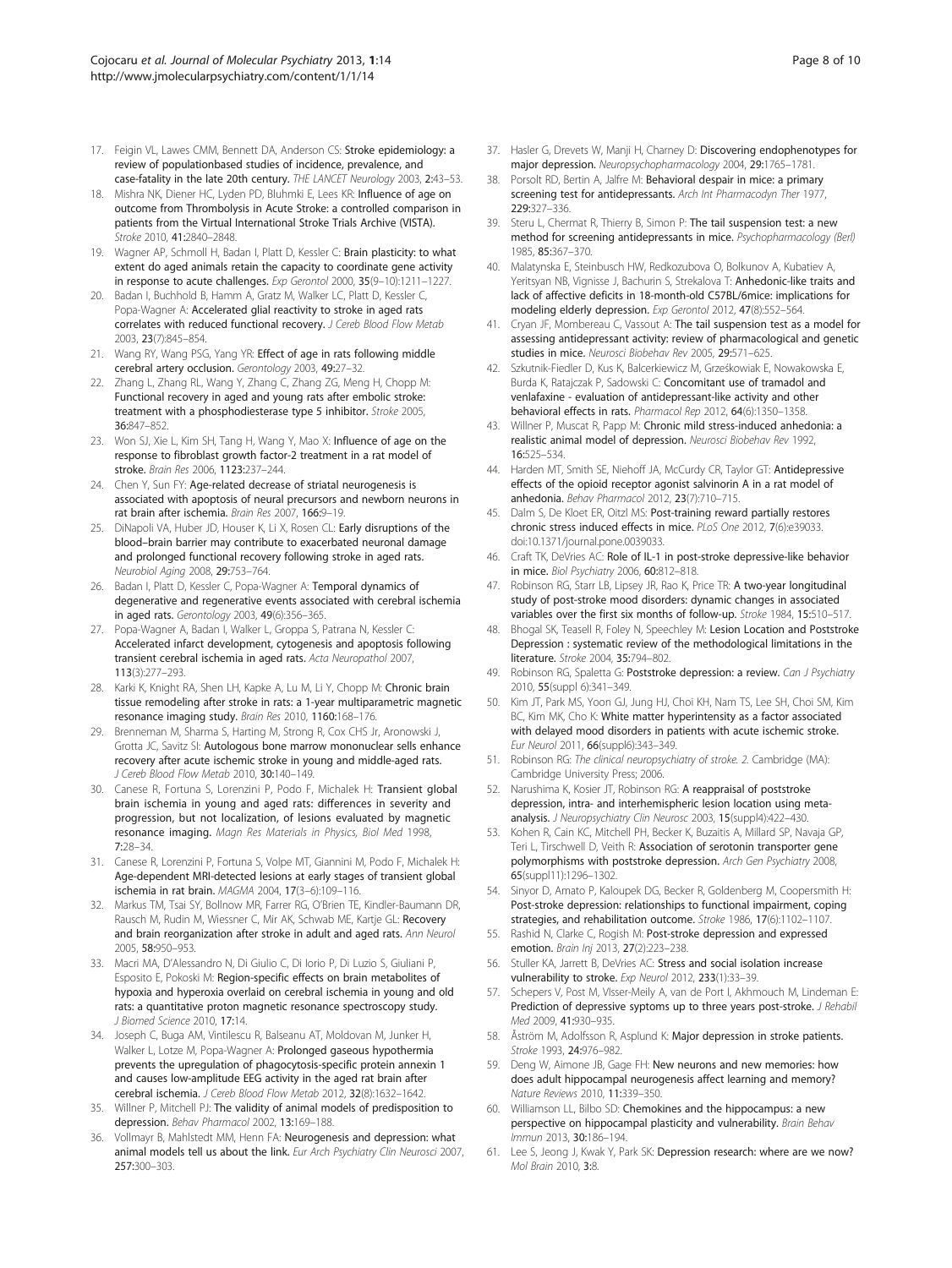- <span id="page-8-0"></span>62. Sakata K, Mastin JR, Duke SM, Vail MG, Overacre AE, Dong BE, Jha S: Effects of antidepressant treatment on mice lacking brain-derived neurotrophic factor expression through promoter IV. Eur J Neurosci 2013, 37(11):1863–1874.
- 63. Kato M, Iwata H, Okamoto M, Ishii T, Narita H: Focal cerebral ischemiainduced escape deficit in rats is ameliorated by a reversible inhibitor of monoamine oxidase-a: implications for a novel animal model of poststroke depression. Biol Pharm Bull 2000, 23:406–410.
- 64. Jaholkowski P, Kiryk A, Jedynak P, Ben Abdallah NM, Knapska E, Kowalczyk A, Piechal A, Blecharz-Klin K, Figiel I, Lioudyno V, Widy-Tyszkiewicz E, Wilczynski GM, Lipp HP, Kaczmarek L, Filipkowski RK: New hippocampal neurons are not obligatory for memory formation; cyclin D2 knockout mice with no adult brain neurogenesis show learning. Learn Mem 2009, 16(7):439–451.
- 65. Jedynak P, Jaholkowski P, Wozniak G, Sandi C, Kaczmarek L, Filipkowski RK: Lack of cyclin D2 impairing adult brain neurogenesis alters hippocampal-dependent behavioral tasks without reducing learning ability. Behav Brain Res 2012, 227(1):159–166.
- 66. Seib DR, Corsini NS, Ellwanger K, Plaas C, Mateos A, Pitzer C, Niehrs C, Celikel T, Martin-Villalba A: Loss of dickkopf-1 restores neurogenesis in old age and counteracts cognitive decline. Cell Stem 2013, 12(2):204–214.
- 67. Meier C, Anastasiadou S, Knöll B: Ephrin-A5 Suppresses Neurotrophin Evoked Neuronal Motility, ERK Activation and Gene Expression. PLoS One 2011, 6(10):e26089. doi[:10.1371/journal.pone.0026089.](http://dx.doi.org/10.1371/journal.pone.0026089)
- 68. Bi C, Yue X, Zhou R, Plummer MR: EphA activation overrides the presynaptic actions of BDNF. J Neurophysiol 2011, 105(5):2364–2374.
- 69. Driscoll I, Martin B, An Y, Maudsley S, Ferrucci L, Mattson MP, Resnick SM: Plasma BDNF is associated with age-related white matter atrophy but not with cognitive function in older, non-demented adults. PLoS One 2012, 7(4):e35217.
- 70. Cui X, Chopp M, Shehadah A, Zacharek A, Kuzmin-Nichols N, Sanberg CD, Dai J, Zhang C, Ueno Y, Roberts C, Chen J: Therapeutic benefit of treatment of stroke with simvastatin and human umbilical cord blood cells: neurogenesis, synaptic plasticity, and axon growth. Cell Transplant 2012, 21(5):845–856.
- 71. Couillard-Despres S, Vreys R, Aigner L, Van der Linden A: In vivo monitoring of adult neurogenesis in health and disease. Front Neurosci 2011, 5:67.
- 72. Huston JP, Schulz D, Topic B: Toward an animal model of extinctioninduced despair: focus on aging and physiological indices. J Neural Transm 2009, 116(8):1029–1036.
- 73. Baltan S: Ischemic injury to white matter: an age-dependent process. Neuroscientist 2009, 15(2):126–133.
- 74. Wang SH, Zhang ZJ, Guo YJ, Sui YX, Sun Y: Involvement of serotonin neurotransmission in hippocampal neurogenesis and behavioral responses in a rat model of post-stroke depression. Pharmacol Biochem Behav 2010, 95:129–137.
- 75. Kronenberg G, Balkaya M, Prinz V, Gertz K, Ji S, Kirste I, Heuser I, Kampmann B, Hellmann-Regen J, Gass P, Sohr R, Hellweg R, Waeber C, Juckel G, Hörtnagl H, Stumm R, Endres M: Exofocal dopaminergic degeneration as antidepressant target in mouse model of post-stroke depression. Biol Psychiatry 2012, 72(4):273–281.
- 76. Perera TD, Dwork AJ, Keegan KA, Thirumangalakudi L, Lipira CM, Joyce N, Lange C, Higley JD, Rosoklija G, Hen R, Sackeim HA, Coplan JD: Necessity of hippocampal neurogenesis for the therapeutic action of antidepressants in adult nonhuman primates. PLoS One 2011, 6(4):e17600.
- 77. Luo CX, Jiang J, Zhou QG, Zhu XJ, Wang W, Zhang ZJ, Han X, Zhu DY: Voluntary exercise-induced neurogenesis in the postischemic dentate gyrus is associated with spatial memory recovery from stroke. J Neurosci Res 2007, 85:1637–1646.
- 78. Rothman SM, Griffioen KJ, Wan R, Mattson MPL: Brain-derived neurotrophic factor as a regulator of systemic and brain energy metabolism and cardiovascular health. Ann N Y Acad Sci 2012, 1264(1):49–63.
- 79. Kang HJ, Voleti B, Hajszan T, Rajkowska G, Stockmeier CA, Licznerski P, Lepack A, Majik MS, Jeong LS, Banasr M, Son H, Duman RS: Decreased expression of synapse-related genes and loss of synapses in major depressive disorder. Nat Med 2012, 18(9):1413–1417.
- 80. Urigüen L, Arteta D, Díez-Alarcia R, Ferrer-Alcón M, Díaz A, Pazos A, Meana JJ: Gene expression patterns in brain cortex of three different animal models of depression. Genes Brain Behav 2008, 7:649–658.
- 81. Ducruet AF, Zacharia BE, Sosunov SA, Gigante PR, Yeh ML, Gorski JW, Otten ML, Hwang RY, DeRosa PA, Hickman ZL, Sergot P, Connolly ES Jr: Complement inhibition promotes endogenous neurogenesis and

sustained anti-inflammatory neuroprotection following reperfused stroke. PLoS One 2012, 7(6):e38664.

- 82. Smith RM, Papp AC, Webb A, Ruble CL, Munsie LM, Nisenbaum LK, Kleinman JE, Lipska BK, Sadee W: Multiple Regulatory Variants Modulate Expression of 5-Hydroxytryptamine 2A Receptors in Human Cortex. Biol Psychiatry 2012, 73(6):546–554.
- 83. Lohoff FW, Aquino TD, Narasimhan S, Multani PK, Etemad B, Rickels K: Serotonin receptor 2A (HTR2A) gene polymorphism predicts treatment response to venlafaxine XR in generalized anxiety disorder. Pharmacogenomics J 2013, 13(1):21–26.
- 84. Hagemeyer N, Goebbels S, Papiol S, Kästner A, Hofer S, Begemann M, Gerwig UC, Boretius S, Wieser GL, Ronnenberg A, Gurvich A, Heckers SH, Frahm J, Nave KA, Ehrenreich H: A myelin gene causative of a catatoniadepression syndrome upon aging. EMBO Mol Med 2012, 4(6):528–539.
- 85. Yutsudo N, Kamada T, Kajitani K, Nomaru H, Katogi A, Ohnishi YH, Ohnishi YN, Takase KI, Sakumi K, Shigeto H, Nakabeppu Y: fosB-Null Mice Display Impaired Adult Hippocampal Neurogenesis and Spontaneous Epilepsy with Depressive Behavior. Neuropsychopharmacology 2012, 38(5):895–906.
- 86. Herdegen T, Leah JD: Inducible and constitutive transcription factors in the mammalian nervous system: control of gene expression by Jun, Fos and Krox, and CREB/ATF proteins. Brain Res Rev 1998, 28(3):370–490.
- Kindy MS, Carney JP, Dempsey RJ, Carney JM: Ischemic induction of protooncogene expression in gerbil brain. J Mol Neurosci 1991, 2(4):217–228.
- 88. Lee N, Batt MK, Cronier BA, Jackson MC, Bruno Garza JL, Trinh DS, Mason CO, Spearry RP, Bhattacharya S, Robitz R, Nakafuku M, Maclennan AJ: Ciliary neurotrophic factor receptor regulation of adult forebrain neurogenesis. J Neurosci 2013, 33(3):1241–1258.
- 89. Kang SS, Keasey MP, Arnold SA, Reid R, Geralds J, Hagg T: Endogenous CNTF mediates stroke-induced adult CNS neurogenesis in mice. Neurobiol Dis 2012, 49C:68–78.
- 90. Quiroz JA, Gould TD, Manji HK: Molecular effects of lithiu. Mol Interv 2004, 4:259–272.
- 91. Roybal K, Theobold D, Graham A, DiNieri JA, Russo SJ, Krishnan V, Chakravarty S, Peevey J, Oehrlein N, Birnbaum S, Vitaterna MH, Orsulak P, Takahashi JS, Nestler EJ, Carlezon WA Jr, McClung CA: Mania-like behavior induced by disruption of CLOCK. Proc Natl Acad Sci USA 2007, 104:6406–6411.
- 92. Partonen T, Treutlein J, Alpman A, Frank J, Johansson C, Depner M, Aron L, Rietschel M, Wellek S, Soronen P, Paunio T, Koch A, Chen P, Lathrop M, Adolfsson R, Persson ML, Kasper S, Schalling M, Peltonen L, Schumann G: Three circadian clock genes Per2, Arntl, and Npas2 contribute to winter depression. Ann Med 2007, 39(suppl3):229–238.
- 93. Ebisawa T: Analysis of the molecular pathophysiology of sleep disorders relevant to a disturbed biological clock. Mol Genet Genomics 2013, 288:185–193.
- 94. Partonen T: Clock gene variants in mood and anxiety disorders. J Neural Transm 2012, 119(suppl 10):1133–1145.
- 95. Ramos-Cejudo J, Gutiérrez-Fernández M, Rodríguez-Frutos B, Alcaide ME, Sánchez-Cabo F, Dopazo A, Díez-Tejedor E: Spatial and temporal gene expression differences in core and Periinfarct areas in experimental stroke: a microarray analysis. PLoS One 2012, 7(12):e52121.
- 96. Duncan MJ, Smith JT, Franklin KM, Beckett TL, Murphy MP, St Clair DK, Donohue KD, Striz M, O'Hara BF: Effects of aging and genotype on circadian rhythms, sleep, and clock gene expression in APPxPS1 knockin mice, a model for Alzheimer's disease. Exp Neurol 2012, 236:249-258.
- 97. Nievergelt CM, Kripke DF, Barrett TB, Burg E, Remick RA, Sadovnick AD, McElroy SL, Keck PE Jr, Schork NJ, Kelsoe JR: Suggestive evidence for association of the circadian genes PERIOD3 and ARNTL with bipolar disorder. Am J Med Genet B Neuropsychiatr Genet 2006, 141:234–241.
- 98. Viola AU, Chellappa SL, Archer SN, Pugin F, Götz T, Dijk DJ, Cajochen C: Interindividual differences in circadian rhythmicity and sleep homeostasis in older people: effect of a PER3 polymorphism. Neurobiol Aging 2012, 33(suppl 5):1010.e17–1010.e27.
- 99. Schmidt C, Peigneux P, Cajochen C: Age-related changes in sleep and circadian rhythms: impact on cognitive performance and underlying neuroanatomical networks. Front Neurol 2012, 3:118.
- 100. Hayden EP, Dougherty LR, Maloney B, Olino TM, Sheikh H, Durbin CE, Nurnberger JI Jr, Lahiri DK, Klein DN: Early-emerging cognitive vulnerability to depression and the serotonin transporter promoter region polymorphism. J Affect Disord 2008, 107(suppl 1–3):227–230.